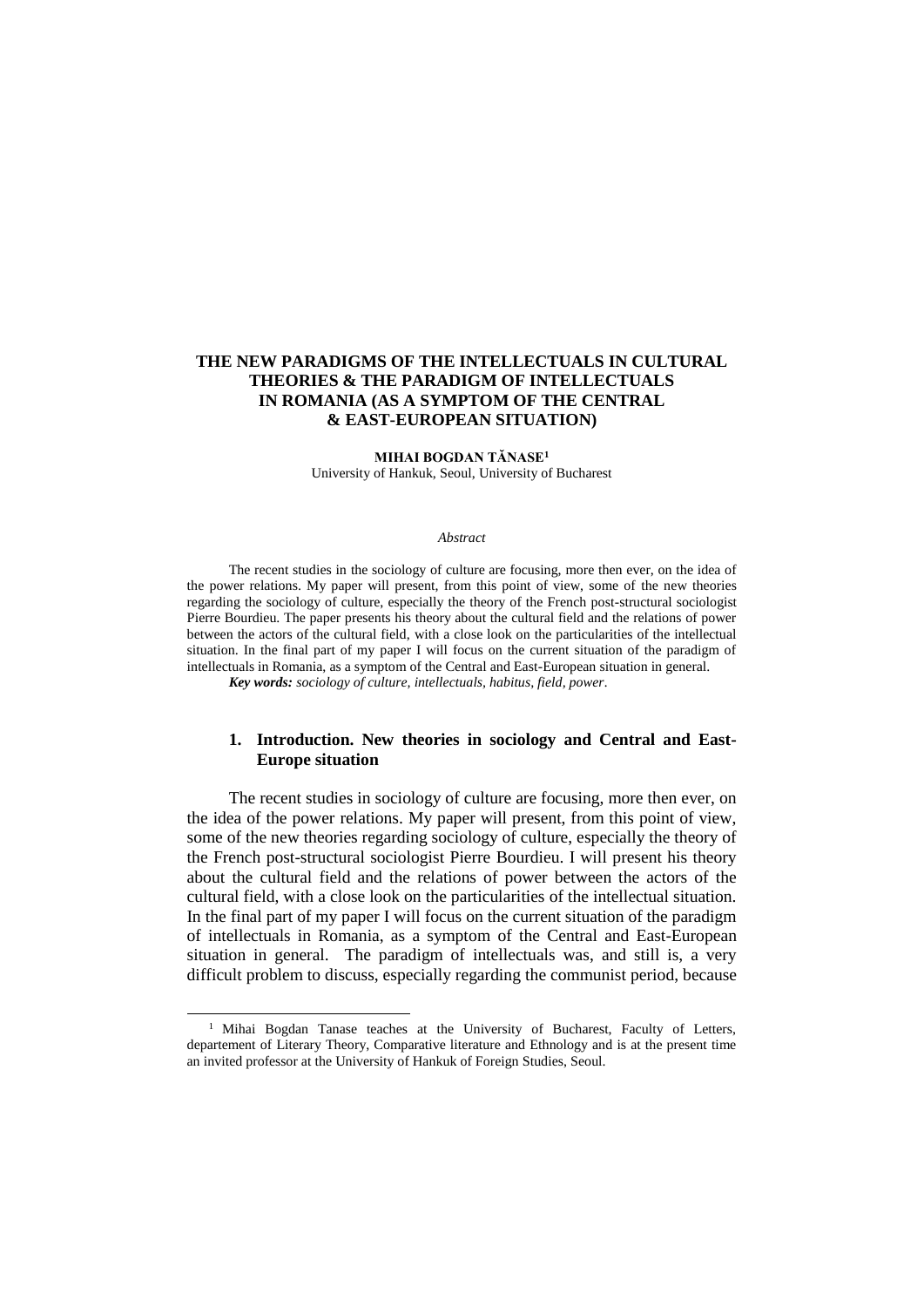this social category was one of the most persecuted during the dictatorship regimes in Central and East-European countries. The intellectuals, more than other categories, were caught in the middle quite often, between social duties and personal thoughts and feelings, between official ideology of the communist regimes and the solid need to speak against it, between official censorship and the freedom of expression. They also produced the change into the European society, being the leading group of change.

This wave of change was possible because of the general change of mentalities after the Second World War. The new generation of thinkers, philosophers and scholars within humanities, realized that one of the major problems with the European world before the Second World War was the construction of the European societies. The so-called "Euro-center thinking" – putting Europe in the center of the world – was already an old concept even at the beginning of the 20th century. The massive industrialization of America, the rise of Japan made possible a new era in the international relations of power. The major European mistake was the self-conscious idea, who led to a depreciation of other social systems, not European. As a result, after the War, European social philosophy changed completely because philosophers felt that it had failed them. So, the most important questions for European thinkers became: what is a society, what are its systems, how does the power relations work, and what are the social and cultural paradigms who lead the society.

Two major ideas were established after the Second World War in Europe: first, the need to change the role of the intellectuals in the social system, giving them a more important, even a leading role in the social system, in order to prevent the ideological horrors that appeared during the past war; second, and as a consequence of the first idea, how to exercise influence in the society in a different manner than before.

My paper will present two theories about the society and cultural system: the first emerged from the structural theories of the `60-`70s and the second, more recent, is called post-structural or deconstructionist theory, and is based on the cultural evaluation of the social system.

The structural theory, in the same way as the post-structural theory, is centered on the concept of power. The structural accent goes on the scientific evaluation of the power criteria in the society, focusing on theoretical discourses about power as a general idea, regarding all the general possibilities; the poststructural accent goes on the cultural position of power in society.

Both theories define power relations as a process. The main difference between those two theories is that, in the structural theories power is an objective scientific process of accumulations, mainly economical ones, with a strong ideological reflection of this social effect, and in the post-structural theories the power is defined as a subjective process of influence, guided by leading personalities, mainly. My evaluation of the post-totalitarian cultural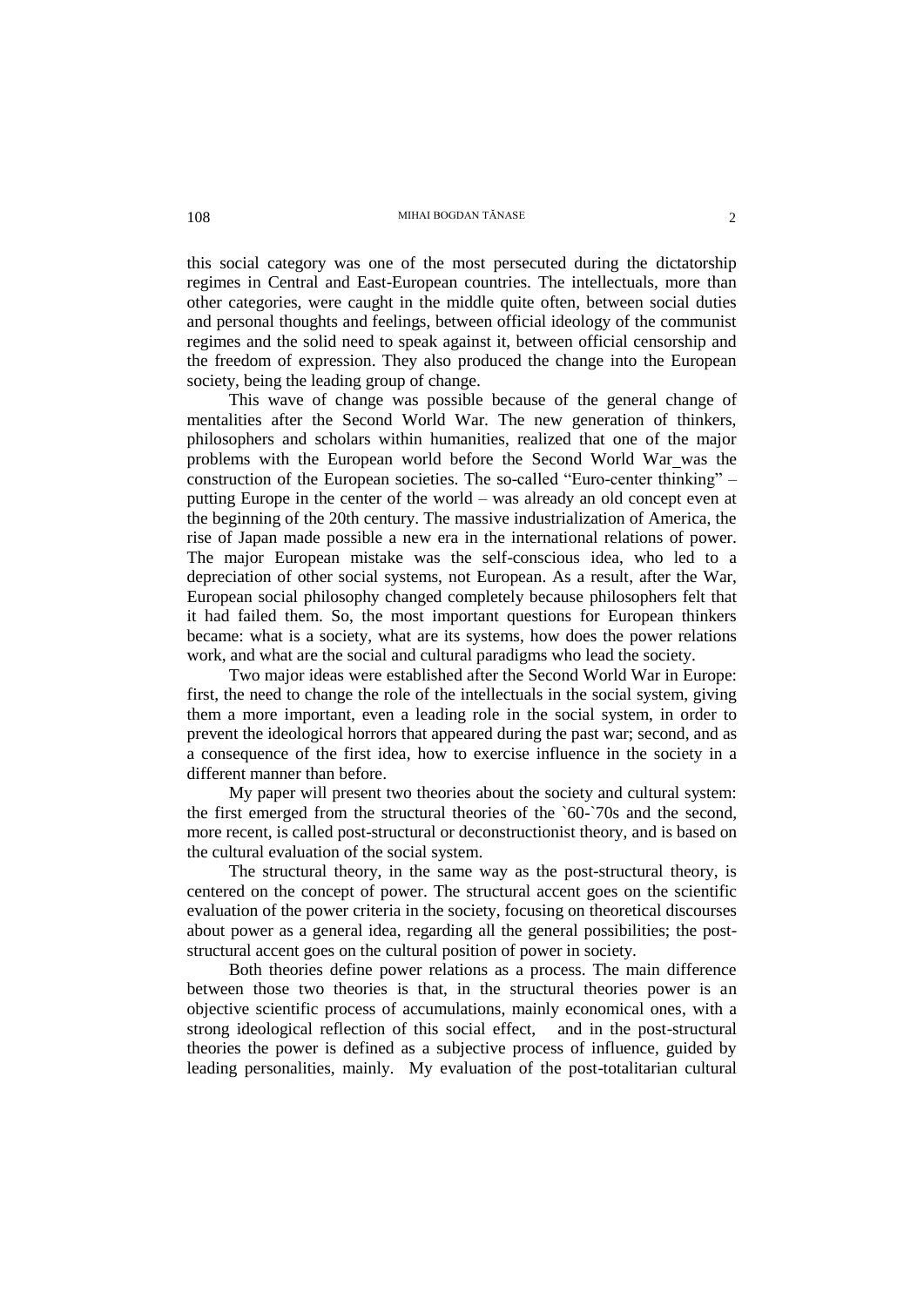system in Romania will focus on the second mode of defining power relations, the main reason for my option being the fact that, after the fall of the totalitarian communist regime, Romanian cultural system had a new beginning in the construction of its social system, mainly concentrated on the civic sense of the individuality. This was the answer of the society after the so-called objective scientific revolution of communism, who was not counting on the individuality, but on its massive suppression. This situation is more relevant within the poststructural way of defining a cultural paradigm, as I will try to show. As a fact, intellectuals played a major role in this construction, being the subjective factors of the construction.

But, in socio-cultural theories of the society, intellectuals did not always play the main role in establishing power relations in society. In the neo-Marxist theories, proletarians or the working class, or, more generally, the economic criteria played the major role. Also, I found that those new cultural theories could be easily applied to the cultural realities in Romania, after the fall of communism, as a symptom of the Central and East-European situation in general. It is quite interesting for the Central and East-European studies to identify new ways to analyze the socio-cultural realities after the fall of communism.

## **2. Some aspects of the definition of society in neo-Marxist and structural theories. The role of intellectuals**

In the field of the sociology of culture, the theory of power relations plays an important role. In order to introduce these new theories, first we have to take a look at the Marxist theories. Also, these Marxist theories have played a very important role in the cultural system during the communist time in Central and East-Europe. I want to underline the importance of presenting these theories, because this could help our understanding of the social and cultural realities in Central and East-Europe.

The concept of power relations in the sociology discourse has its origins in the Marxist theory of the society from Marx's "The Capital" (1867). Marx believed that he could study history and society scientifically and discern the problems of history and the resulting outcome of the social conflicts in the society. Karl Marx was also the first one to discuss the structure of the society based on power relations. In Marxist theory power means, first of all, a struggle for power between social classes: proletarians against bourgeois. The Marxist theory introduced the economic criteria into the social discourse to separate and evaluate the social categories. The segregation between social categories is a direct result of the capitalist mode of production, in Marxist terms. The social categories who should win the power struggle - the proletarians - could do this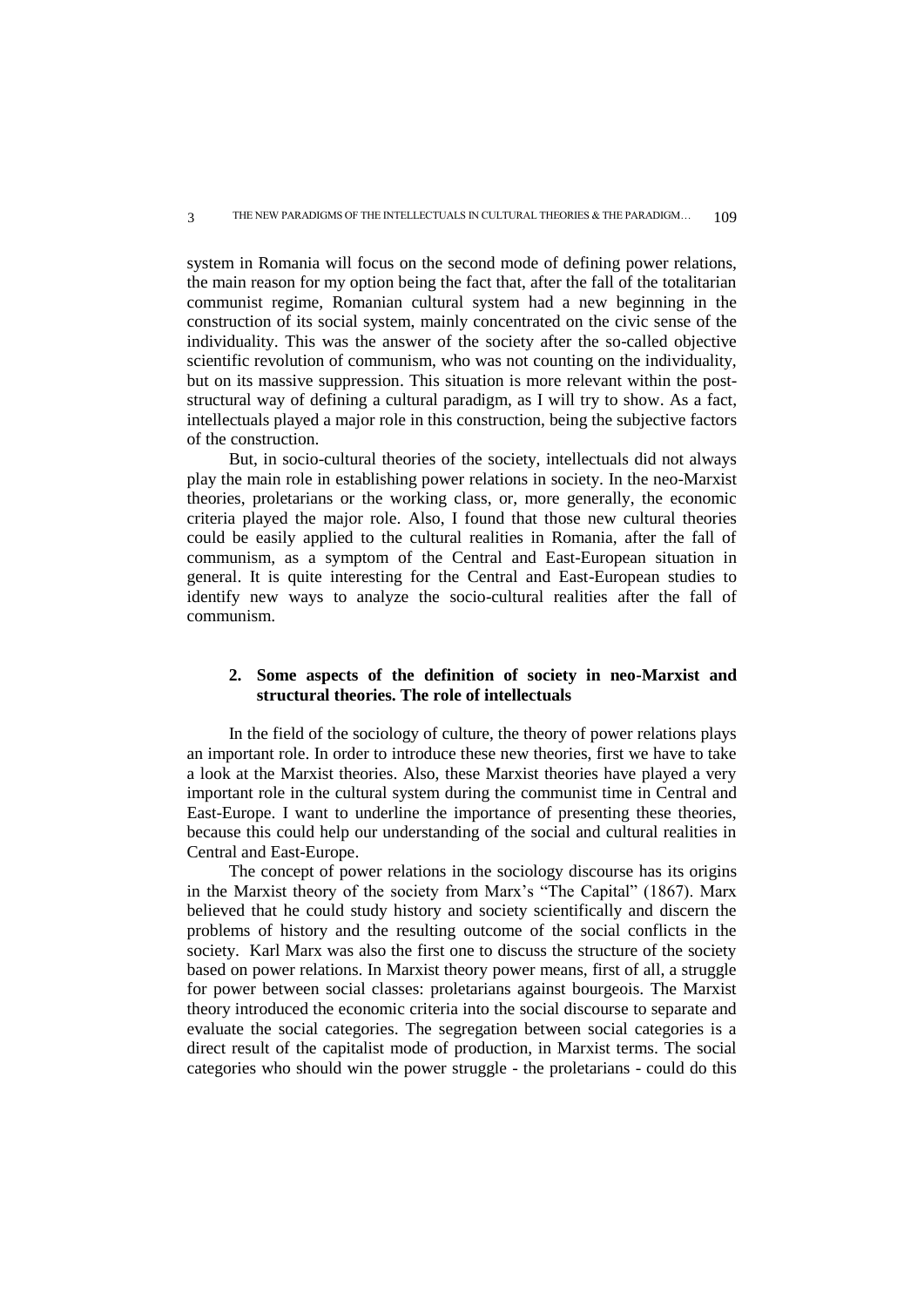only by force and revolution, as a consequence of the economic and social inequity between those social categories. The relations of power, as presented in the Marxist theories, are solved by force, and force means revolution. The revolution is a social explosion as a consequence of the social implosion of a social order.

As a fact, this general sociological idea of the relations of power is not completely new, as it follows a clear line in the early `60 and `70s with the theories of structuralist philosophy. Theories proposed by thinkers, philosophers and sociologists like Claude Levy Strauss, Michel Foucault, Jacques Derrida, Paul Ricoeur established a new concept in the contemporary thinking, not only in the sociology of culture, but also in the field of humanities, generally speaking. At the same time, most of those theories followed the Marxist way, concerning especially the definition of society as a struggle for power, but they changed the way in which they defined the system of the society. The most important change relays in the definition of the change in society. In Karl Marx theory, change means first of all social and political revolution, using force. In those theories change appears more like a continuation of the previous form of the society.

# *2.1. Michel Foucault theory of episteme vs. Thomas Kuhn theory of paradigm*

For most of the sociological theories, intellectuals played a key-role in assuring the metamorphosis of a society, meaning bringing useful and necessary change into the society. In structural definitions, especially those proposed by Michel Foucault in his books "The Order of Thinks" (1966) or "The Archaeology of Knowledge" (1969) "Discipline and Punish" (1975), change became possible by transfer from a episteme to an other episteme. Michel Foucault`s concept refers to an "historical a priori that grounds knowledge and its discourses and thus represents the conditions of their possibility within a particular epoch". Every episteme is build on an assumption that a period of time can be considered only by the products of it. In the knowledge case this means only the discourses. Intellectuals were not part of Foucault investigation as individual subjects, but as subjects of their works.

In his definition, the world history of knowledge is divided between the Antique episteme, the Renaissance episteme, the Classical episteme and the Modern episteme. Each episteme is a social system based on cultural and economic relations. Foucault theory of episteme was related with Thomas Kuhn theory of paradigm from the book "The Structure of Scientific Revolutions" (1962). As a fact, the main difference in defining a society between Foucault and Kuhn consists in how they regard science as having a main role in changing one period of the society with another. In Michel Foucault theories, change is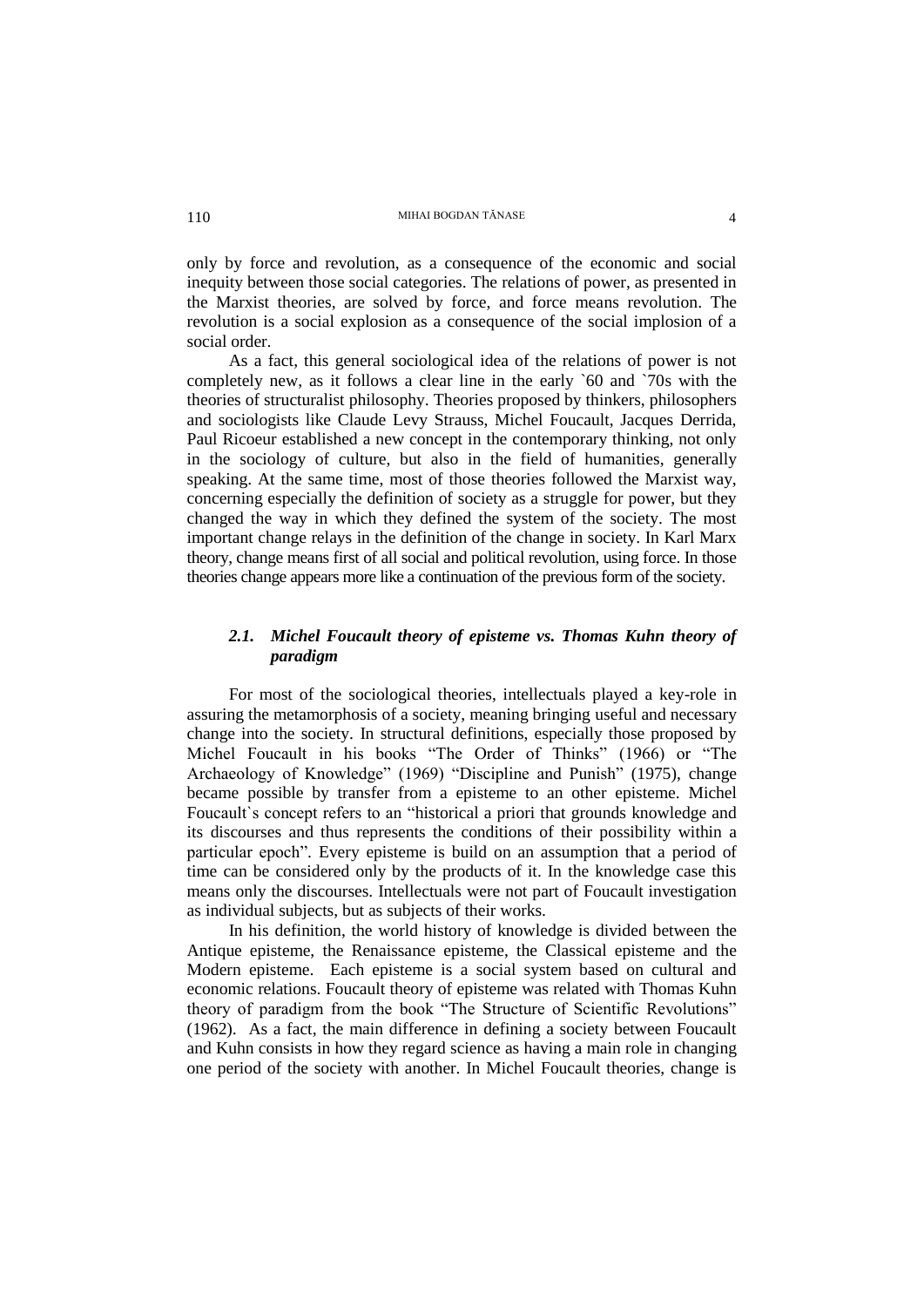possible because of the shift in knowledge, the shift in public, scientific discourse. In Thomas Kuhn theories, in the society, paradigms are produced by its leading personalities, the scholars, the intellectuals.

For Foucault, the social system, the episteme, is produced by the major discourses in an epoch. The discourse is the product of a person, and if that person is a major figure in the cultural and social system, he calls that person a logotête. The logotête is an important intellectual, scholar of an epoch who creates major discourses. Those discourses created an episteme, an epoch. But Foucault is not interested in the personalities but in their products, meaning their discourses, because, he said it many times, this is a proper scientific approach. For Foucault the episteme has objective existence, for Kuhn the paradigms are something that scientist objectively decide to create. Kuhn's approach of the paradigm problem makes, in my opinion, the connection with the post-structural theory of the sociologist Pierre Bourdieu. But in structural theories, intellectuals are not taken into consideration because it will be very difficult to re-create their personalities, as an act of historical and scientific research, from the present time to the past. Foucault states that an episteme could be re-created from the present using the tools of the archaeology of science, meaning we could investigate the past, by re-create it, only if we are able, scientifically, to analyze the discourses of the past, the only reasonable evidence. The document became more relevant then personalities.

One of the most important differences between structural sociological theories and post-structural theories consists in the fact that, in the case of the first ones, culture is just a small piece of the system, but in the case of the second ones, culture has one of the leading roles in the construction of the social system. The structural theories resides more in the dualism subjectivity/objectivity witch post-structural theories tries to underpass.

## **3. The sociologist post-structural theory of social and cultural system of Pierre Bourdieu.**

Pierre Bourdieu (1930- 2002), was one of the most important scholars, philosophers and sociologist in contemporary European culture. His works are related with philosophy, sociology, literary theory and anthropology.

Bourdieu's works are influenced by the mainstream sociological field. He synthesized those traditional theories into his original theory. He was influenced by Max Weber, Karl Marx, Emile Durkheim, Marcel Mauss, Claude Levi Strauss in sociology and anthropology and Maurice Merleau-Ponty and Edmund Husserl in the philosophy of phenomenology. His sociologic system is based on the main concepts of domination, symbolic systems, social structures witch reproduce themselves. The main theory that Bourdieu produced was the theory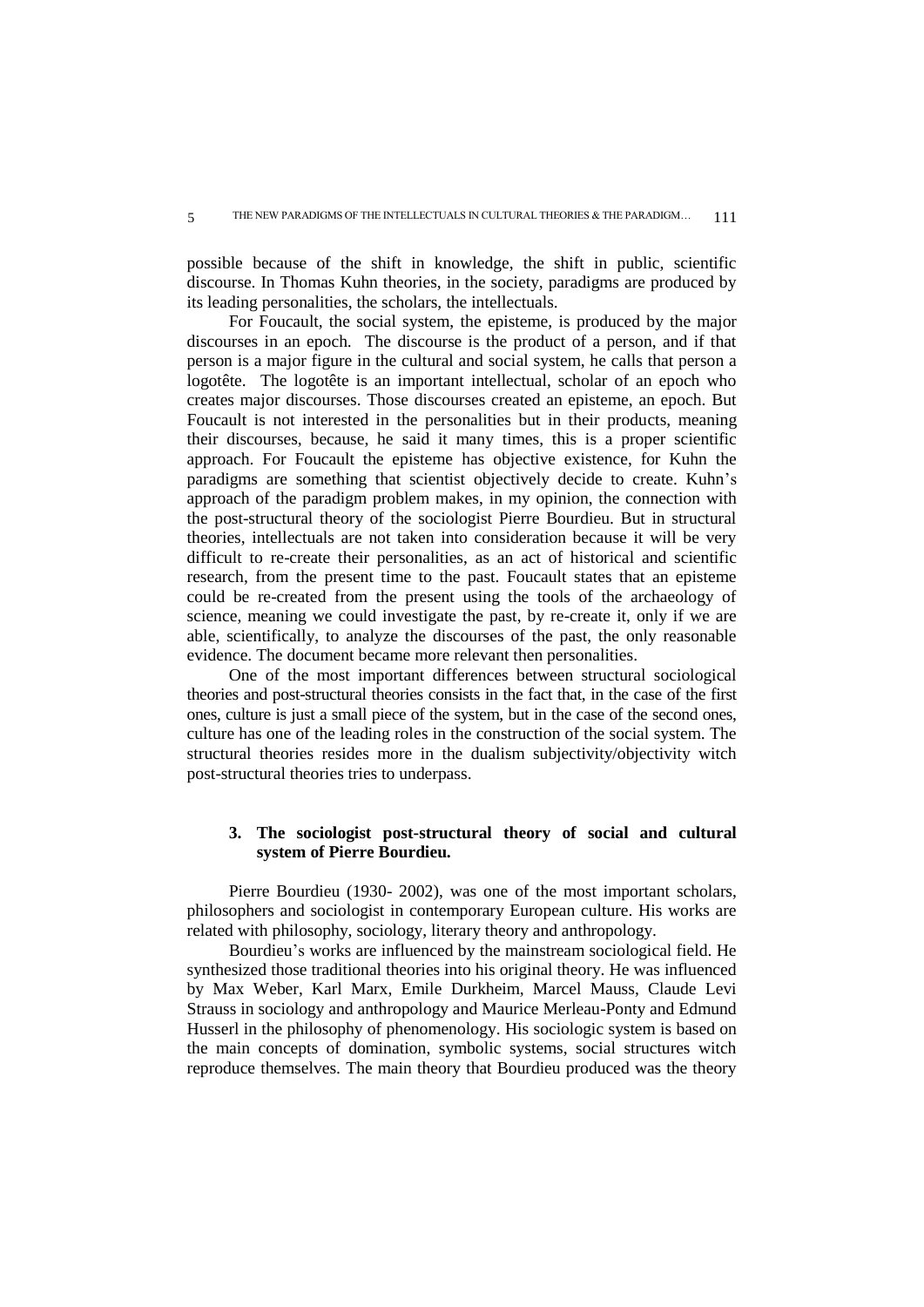of habitus, symbolic capital and field. His main works are: *Distinction: A Social Critique of the Judgement of Taste* - in French *La Distinction* (1979) and *The Rules of Art* - *Les règles de l'art* (1992).

At the center of Bourdieu's sociological work is the logic of practice. Different from the intellectual tradition, Bourdieu's theory looks in a more pragmatic way to define the social system: merely like a struggle to become dominant by using a sort of know-how attitude. This is the most important idea that Bourdieu brought in the cultural arena: intellectuals are no more intellectualist, but more like pragmatic figures who lead the social field, they transcend their own circle to become leading social figures. Social agents like the intellectuals do not, according to Bourdieu, continuously calculate according to explicit rational and economic criteria. Bourdieu's sociological work was dominated by an analysis of the mechanisms of reproduction of social hierarchies. In opposition to marxist analyses, Bourdieu criticized the primacy given to the economic factors, and underlined the capacity of social actors-like intellectuals, major literary critics, editors from the big publishing houses, to speak only about cultural field - "to actively impose and engage their cultural productions and symbolic systems plays an essential role in the reproduction of social structures of domination". The system which Bourdieu called symbolic violence ("the capacity to ensure that the arbitrariness of the social order is ignored—-or misrecognized as natural - and thus to ensure the legitimacy of social structures") plays an essential part in his sociological analysis.

# *3.1. Bourdieu`s new sociological theories & the situation of the intellectuals*

For Bourdieu, the modern social world is divided into what he calls fields. For him, the differentiation of social activities led to the constitution of various, relatively autonomous, social spaces in which competition centers around particular species of capital. Those spaces are extremely particular, like the publishing houses or Universities, or the literary canon, if we are speaking about the cultural field. These fields are organized on a hierarchical basis and the power inside the field is assured by the never ending struggle made by the actors of the field to occupy the dominant position. This is the main difference between is theory and the traditionalist sociology of Marx and other philosophers.

Pierre Bourdieu developed a theory of the social reality focused on the concept of habitus. This theory had a considerable influence in the social sciences, and is not completely new, following a philosophical line which came from the Antiquity. This theory seeks to show that social agents - in our case, the intellectuals - develop strategies which are adapted to the needs of the social worlds they inhabit. Bourdieu continued Weber's views that society cannot be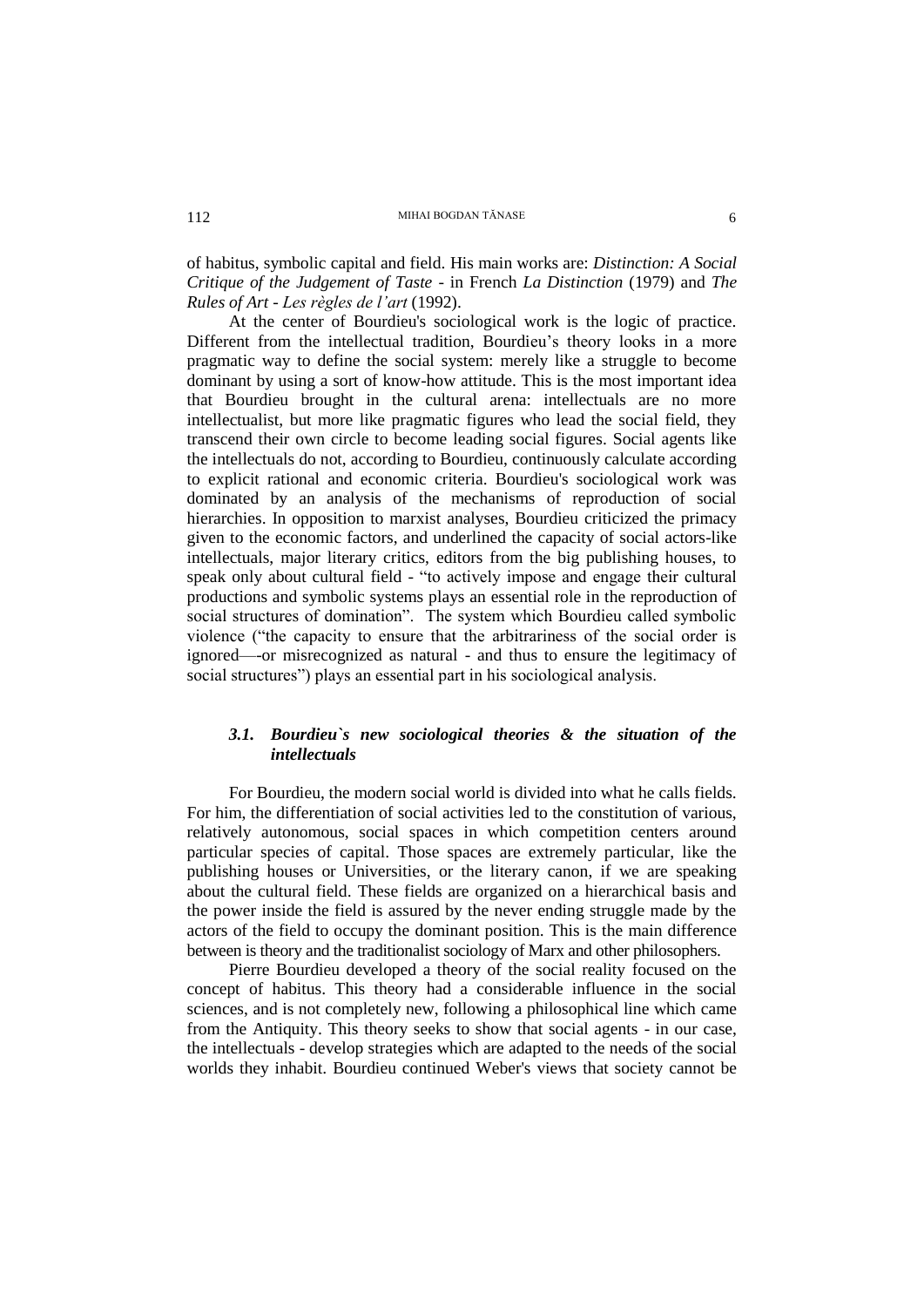categorized only in the Marxist way: economic classes and ideologies. Instead of analyzing societies in terms of classes, Bourdieu uses the concept of field: "a social arena in which people maneuver and struggle in pursuit of desirable resources". Intellectuals are agents of the field and they subscribe to a particular field not explicitly, by making of a specific contract, "but by their practical acknowledgment of the stakes, implicit in their very "playing of the game" in the field. Also, intellectuals are motivated to play a more substantial role into the field because of their "faith" into the reality of the field, which is called by Bourdieu illusion.

The individual agent develops these dispositions in response to the objective conditions they encounter. In this way Bourdieu theorizes the inculcation of objective social structures into the subjective, mental experience of agents. "Having thereby absorbed objective social structure into a personal set of cognitive and somatic dispositions, and the subjective structures of action of the agent then being commensurate with the objective structures and extant exigencies of the social field, a toxic relationship emerges." By doing this, Bourdieu makes an "epistemological break with the prominent objectivesubjective antinomy of the social sciences in structuralism" and therefore is more important to emphasize the role of the position in the filed of an individual, not the individual himself. This could bring a completely new perspective of the role of the intellectuals.

There is a strong relationship between the habitus and the field. Social agents, like intellectuals, constituted the field, and those agents bring to the field their habitus. But, in the same time the field itself transports some habitus to its agents, making this a two way relationship. For Marx, "capital is not a simple relation, but a process, in whose various movements it is always capital". Bourdieu sees symbolic capital (e.g. prestige, honor, the right to be listened to) as a crucial source of power. Symbolic capital is any species of capital that is perceived through socially inculcated classificatory schemes. When a holder of symbolic capital -like an important intellectual - uses the power this confers against an agent who holds less, and seeks thereby to alter their actions, they exercise symbolic violence.

Therefore, it is important to underlinethe in Bourdieu's theory the key-role of the symbolic position and the symbolic capital of the actors of the field, like intellectuals. They can provide a source of understanding for the all social system.

# **4. Some aspects of the Romanian situation of the intellectuals. The relation with the political power**

The sociological system exposed by Pierre Bourdieu could be easily attached to Central and East-European countries, at the end of the communist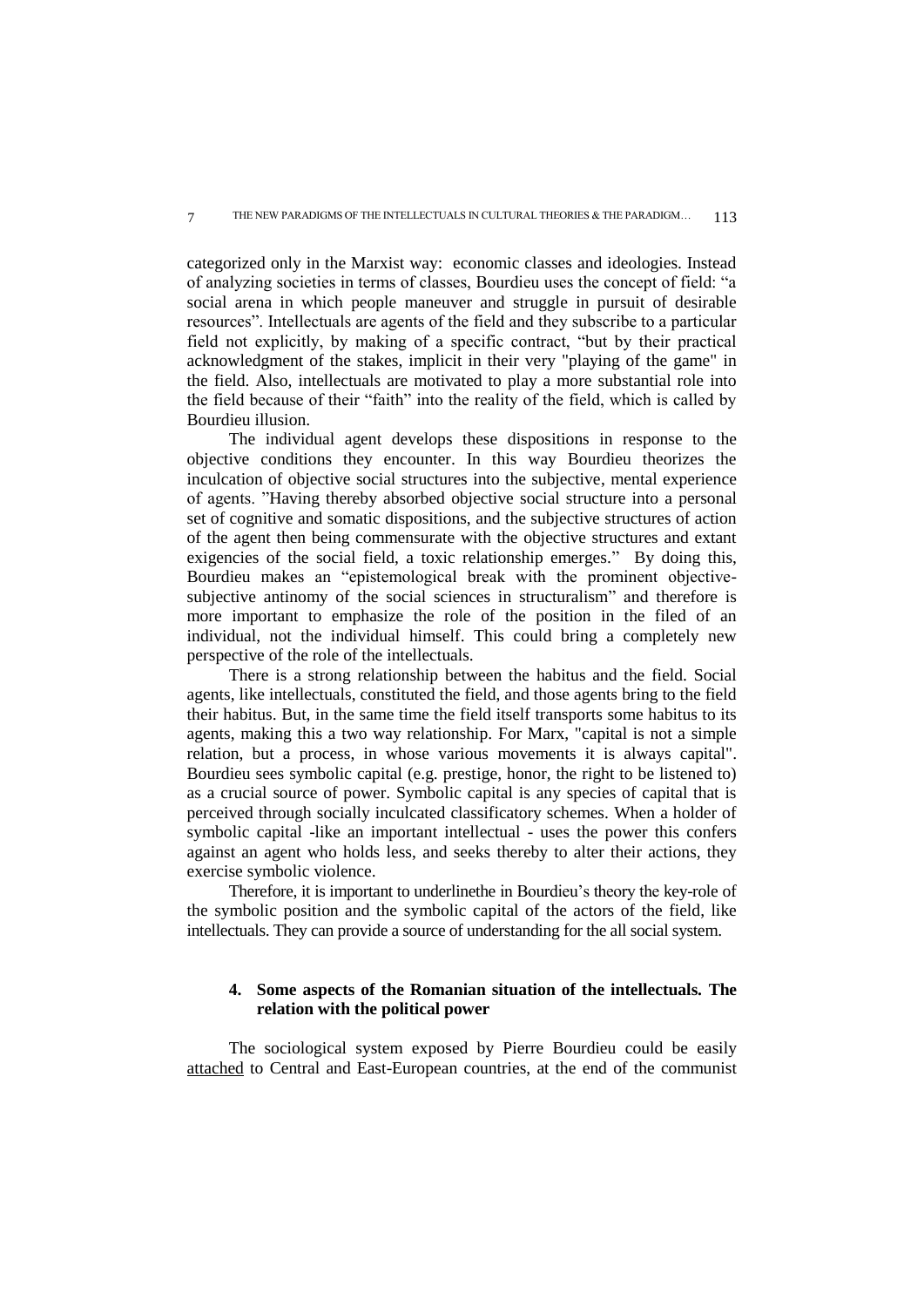regimes. More than in the Western countries, in this part of Europe culture and science played a key-role in the development of freedom. At the end of the communist era, the debate generated by intellectuals like György Conrad, Arpad Göencz in Hungary, Vaclav Havel, Milan Kundera in Tchecoslovakia, Czeslaw Milosz or Bronislaw Geremek in Poland or Paul Goma in Romania, had the same significance as the debate at the end of  $19<sup>th</sup>$  century in France, with "l'afaire Dreyfus", this being the moment of the birth of intellectuals as a social status-quo in Europe. During the communist period all these important intellectuals were united by the common enemy. There is another common feature of the intellectuals in Central and East-Europe: they were always at the origin of the social and political revolutions, either the romantic Revolutions in the  $19<sup>th</sup>$  century, or those more political of the  $20<sup>th</sup>$  century.

If the Western intellectual movement was more related to the economic way of conceiving the society, in Eastern Europe the symbolic credit, as defined by Bourdieu, is by far more relevant in the presentation of the intellectuals paradigm. In the same way as the theory of Thomas Kuhn or Michel Foucault, the intellectuals in this part of the European continent played the role of the ancient scientist or of the "logotêtes". They created a social environment in which all those related items of the cultural system involved also with the social system.

The faith of the Romanian intellectuals was one the most tragic one in the history of the Communism. One of the main features of the Romanian communism was that of it didn't have intellectual figures on the main leading board of the Communist Party. Heavily uneducated persons, but with a very strong political ambition were the leading figures of the Romanian Communist regime. Immediately after they completely seized the power, in 1948, a massive destruction of the former way of the "bourgeois society" was established. The main target was the intellectuals and the politicians. One of the main features of the Romanian political system before the Second World War is that the political system was closed to the so-called civil society: intellectuals and men and women of culture. Looking back at the Romanian cultural and institutional tradition, the symbolic credit played by far a more important role then the economic one. Based on the late economic development, intellectuals had to play a more significant role based on their personal cultural abilities rather then on a cultural system based on economic realities, like in Western Europe. In this direction we could cite the cultural group Junimea, established in 1863 by Titu Maiorescu, a very important cultural figure of the  $19<sup>th</sup>$  century, in which many of the Romanian leading cultural figures activated, such as M.Eminescu, I.L Caragiale. The members of the Junimea group were not only important cultural figures, but most of them became politicians, Titu Maiorescu himself was minister several times and prime-minister of Romania between 1912-1914. During the time consumed between the two World Wars, many intellectuals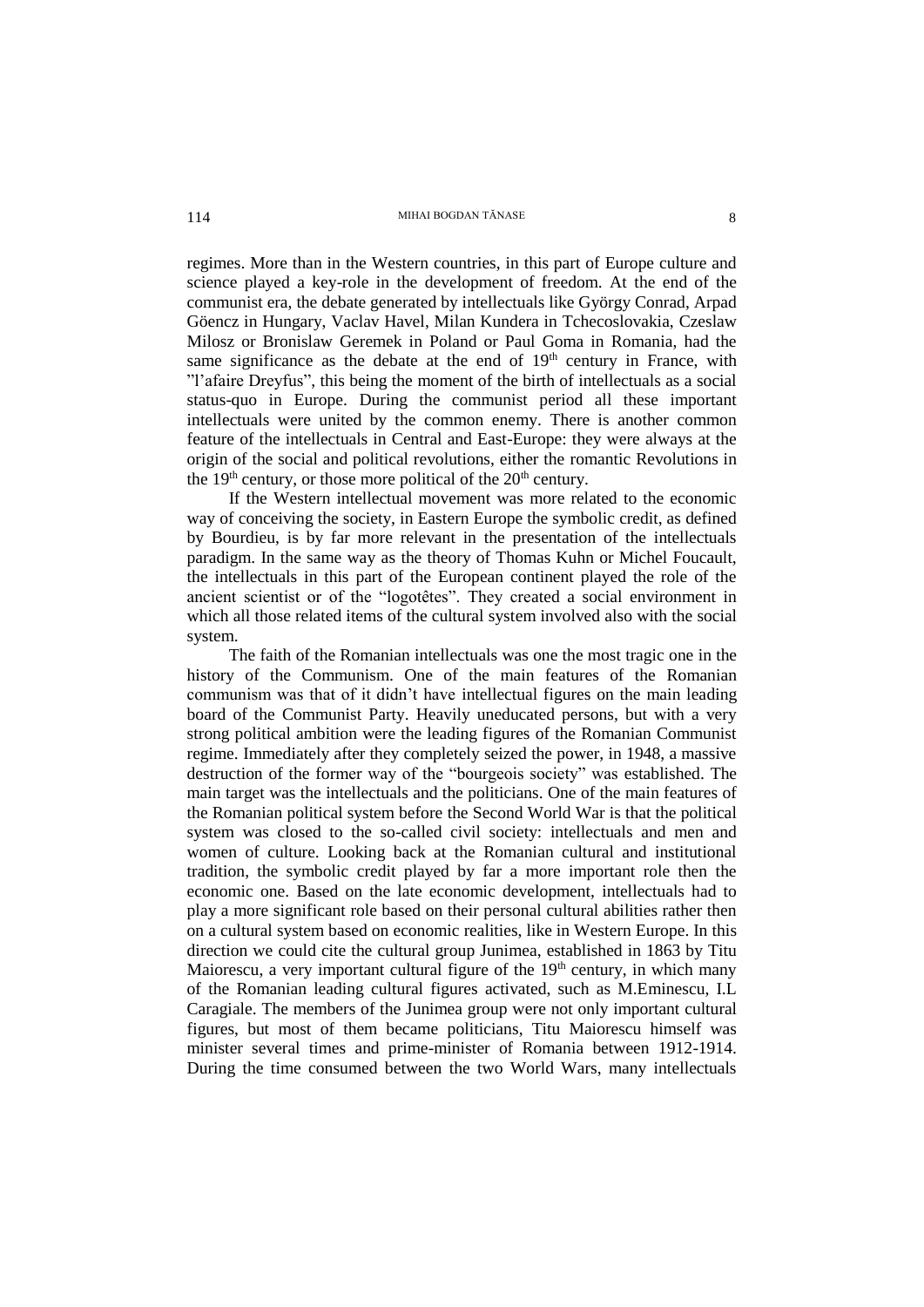9

played a major role in the local politics: the poet Octavian Goga-minister and the historian Nicolae Iorga were both prime-ministers. So, in Bourdieu's terms, the habitus of the cultural field used to interfere with the political one, or sometimes, like in the case of Junimea, to realize the same habitus.

This strong connection between cultural and political field in the Romanian system before the Communism, was one of the reasons that explained the prosecution and mass terror against intellectuals after the Second World War. To put it in the terms of Bourdieu's theory, the communist regime wanted to destroy the habitus of the Romanian society, composed by this mixture of political and cultural personalities, and in order to do that, the communists had only the alternative to destroy their prestige, as the main source of power. First, they destroyed their intellectual reputation by falsifying their symbolic heritage in the people's mind. This meant to destroy the previous habitus, and re-create a new one for the new political and cultural field. The communists did this by completely changing the education system, in which the symbolic position of the intellectuals was demolished. Many important intellectuals were blamed by referring to only some parts of their works, parts considered as being against the proletarian ideology. In order to apply the Marxist rules of power, the communist regime used force, as force is considered the main source of power in this kind of society. The use of force was conducted both ways: in the symbolic way and also in the political way.

1) The symbolic use of force consisted in changing the way of interpreting the works of many major Romanian writers, like M.Eminescu, I.L.Caragiale, Nicolae Iorga, Mircea Eliade, E. Cioran, etc., by presenting only those parts of their works that were not related to or that were against the Marxist ideology.

2) The second direction, the political one, was conducted by force: complete extinction, in the physical sense of the word, of the intellectuals, by sending them to prison, or just killing them, and, in a more elaborate way, substituting them with surrogates: false intellectuals appeared over night, mainly from the uneducated parts of the society, but to whom the communist leaders gave enormous symbolic credit by making them members of the Romanian Academy of Science and Arts or other similar cultural institutions. One of the directions was to offer some intellectuals money or political positions, and, although not many of them accepted, there are some significant names in the Romanian cultural system of the moment, like M.Sadoveanu, G.Calinescu, Camil Petrescu.

Although based on the Marxist doctrine, the Romanian regime understood that the symbolic credit of intellectuals appreciated by the common people was a source of alternative power, and thereby a potential danger to the communist power. So they tried to destroy the autonomy of the cultural field, the autonomy, as described in Bourdieu's theory, being an important characteristic of the cultural field.